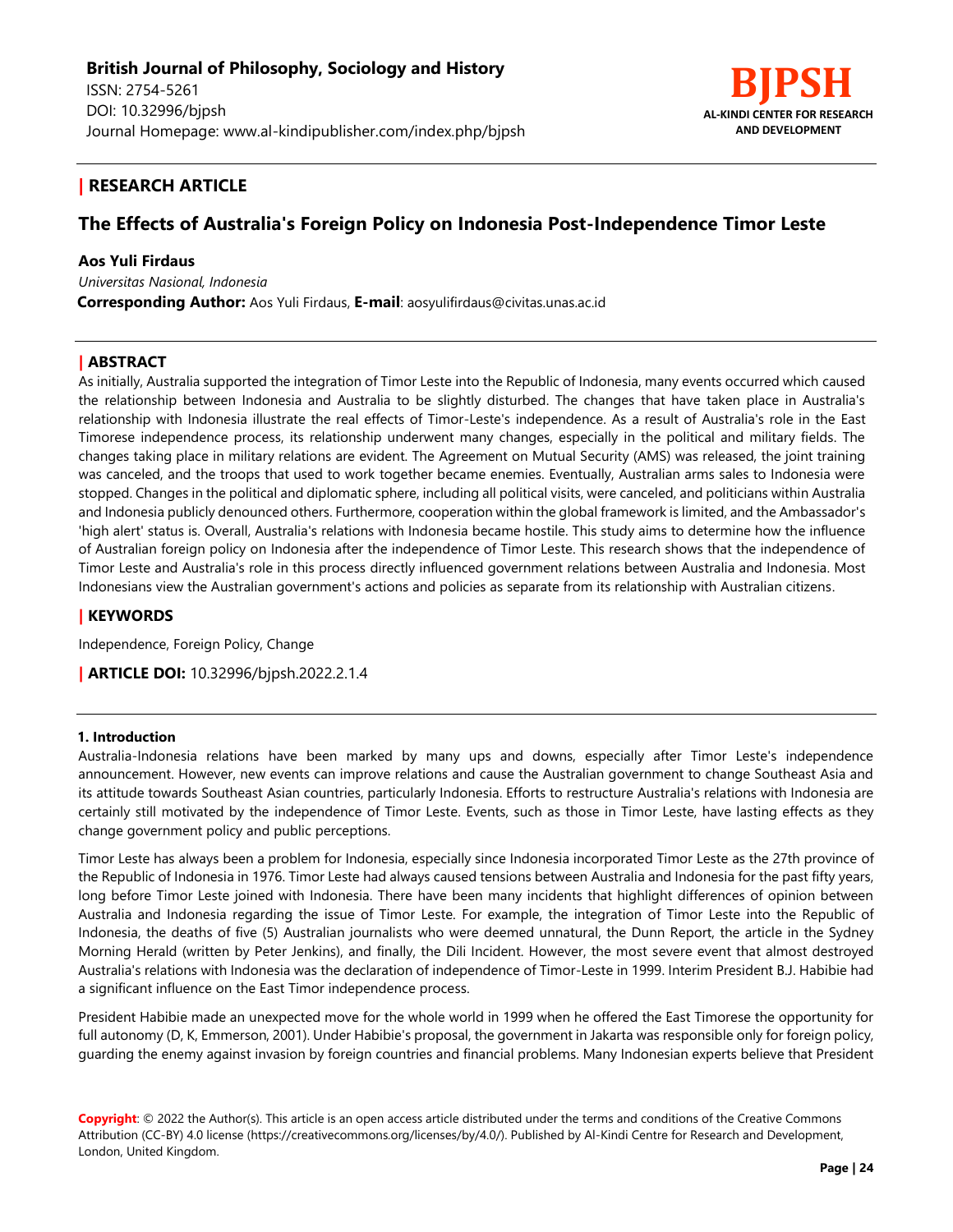Habibie's response to international pressure was this announcement. To a certain degree, the experts were right. As a result of the Monetary Crisis, the Indonesian government still relies on Western countries and Japan to reconstruct the Indonesian economy. Therefore, Indonesia was forced to compromise on other issues, including its stance on East Timor (G, Forrester. 2002).

Habibie's proposal is a broad autonomy in which Jakarta is responsible for only three (3) areas; foreign relations affairs, defense against the outside, and monetary and fiscal policy aspects. In August, UN Secretary-General Kofi Annan, the Indonesian and Portuguese Foreign Ministers, met for in-depth discussions on the future of East Timor. However, the two sides still have disagreements. Indonesia considers the implementation of broad autonomy in East Timor as the final solution to the problem. At the same time, Portugal sees broad autonomy as the first step in East Timor's independence process (United Nations and East Timor, 2002). The Habibie Agreement, which was sudden, disturbed many leaders of the Indonesian National Armed Forces (TNI) because, in their opinion, if East Timor could be separated from Indonesia, it would be detrimental to the unity of the Republic of Indonesia.

Nevertheless, the Habibie government recommended that the People's Consultative Assembly (MPR) cancel the 1976 law that integrated East Timor with Indonesia. The Habibie Agreement encouraged many opponents in both Indonesia and East Timor. Many Indonesians share the same opinion as the TNI leader, namely, that the unity of the Republic of Indonesia is threatened if East Timor becomes independent. Moreover, East Timorese believes that East Timor's future depends on Indonesia (United Nations and East Timor, 2002).

Despite this opposition, the process of resolving the East Timor issue continues. Early in 1999, many meetings took place in New York. The meeting took place from February 7, 1999, to February 8 and was attended by Portuguese Foreign Minister Jaime Gama and Indonesian Foreign Minister Ali Alatas. However, they could not agree on whether the autonomy offered was a final solution or a temporary measure. Then, there was another meeting from March 10 to March 11 in New York, where it was decided that all East Timorese (who are still living in East Timor and who are already outside East Timor). The opportunity to vote to accept or reject the autonomy offered (United States of America). Nations and East Timor, 2002).

Within the possibility of broad autonomy, the situation in East Timor became even more hopeful. However, incidents occur that soften the feeling of hope. For example, between April 6, 1999, and April 17, at least thirty-eight (38) people were killed. On April 6, pro-integration militias killed twenty-five (25) people attending a church ceremony in Liquica. Eleven (11) days later, more than thirteen (13) people, who had taken refuge in the house of pro-independence leader Manuel Carrascalao in Dili, were killed by pro-integration militias.

However, the last meeting in New York, between 21 and 23 April 1999, drafted an agreement on the future of East Timor. This agreement was signed on May 5, 1999 (see Appendix 2). There are two introductory chapters; Article 5 and Article 6. Article 5 states that if the proposal is accepted, 'the Indonesian side must initiate the necessary constitutional actions to implement the autonomy framework.' Moreover, Portugal should also initiate the process 'necessary to remove East Timor from the list of nonself-governing Territories from the UN General Assembly, thereby removing the East Timor question from the international agenda.'

Under the agreement, the Indonesian government accepted responsibility for the security of East Timor. However, when the results became clear - that the people of East Timor rejected special autonomy within the Republic of Indonesia - violence erupted again. There is credible evidence and reports that elements of the TNI are involved. All parties acknowledged that even if the TNI was not involved, they could not stop the violence.71 Even though the Indonesian military could not stop the violence, the Indonesian government did not allow foreign troops, including UN troops, to enter East Timor to restore law and order.

After the violence in East Timor began, the world's reaction changed. At first, Western countries were reluctant to interfere in the situation in East Timor. Then the US government stopped all arms sales and military relations with Indonesia. There are signs that the US government is also willing to implement economic sanctions against Indonesia. Subsequently, after the vote, at least six (6) local UNAMET (United Nations Mission in East Timor) personnel were killed in the violence carried out. Because the security of UNAMET personnel, both local and international, cannot be guaranteed, Special Representative Ian Martin recommended evacuating all UNAMET staff to Darwin. Furthermore, with the help of the Australian Defense Force (ADF), most of its staff were evacuated.

Finally, on September 12, President Habibie changed his mind and allowed international troops to end the situation in East Timor. Under the leadership of the United Nations, INTERFET (International Force in East Timor) was established to restore peace and stop the violence. For INTERFET to have absolute power, the TNI had to withdraw to West Timor. Finally, INTERFET restored stability to Timor-Leste, and the independence process was carried out. In the May 5 Agreement, Indonesia and Portugal agreed on transferring power. First, UNTAET (United Nations Transitional Administration in East Timor) assumes control of administration in East Timor. UNTAET established Security Council resolution 1272 on October 25, 1999, as the interim government legal system and system of government was formed. The second step began on May 30, 2000, when the government of Timor Leste was a joint venture between UNTAET and the people of Timor Leste. During this period, the people of Timor Leste were prepared to take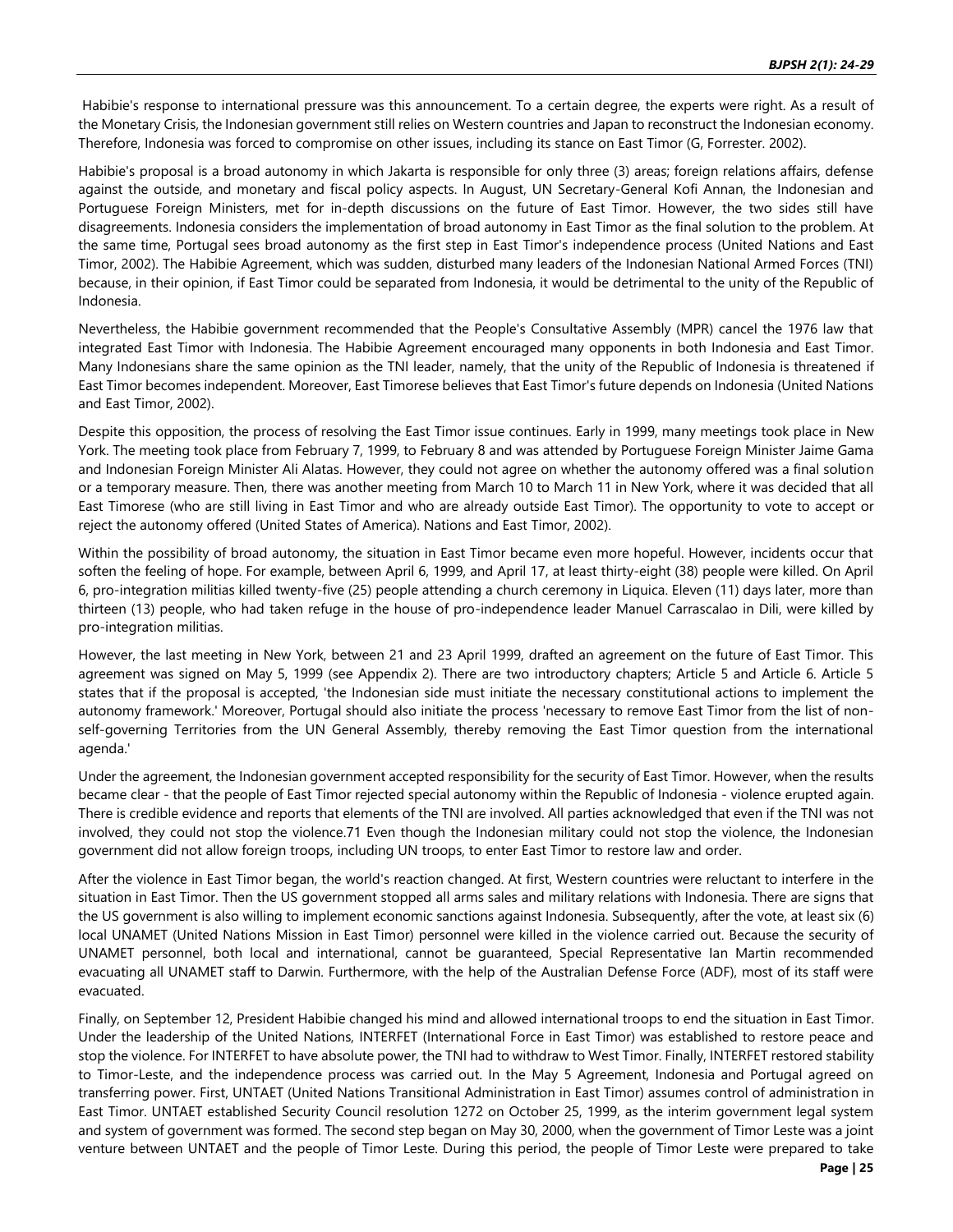complete control of the presidential elections and the elections for the National Consultative Assembly. Finally, Timor-Leste became a fully self-governing state on May 20, 2002.78 This date marked the end of a period of suffering for the people of Timor-Leste.

Australia is difficult to get a good rating in Indonesia and other Southeast Asian countries. For this reason, Australia's relationship with Indonesia is significant in bridging Australia's relations with other Southeast Asian countries, especially with ASEAN countries (Association of Southeast Asian Nations). Australia is different from other countries in the ASEAN region because Australia usually follows and supports the United States and Europe in many ways. As a result, most Southeast Asian countries are suspicious of Australia for its activities. When Australia took part in the declaration of East Timor's independence, other Southeast Asian countries were concerned about Australia's intentions in its territory. In addition, Indonesia itself feels very anxious because there are still several regions that want to be independent or break away from the unitary territory of the Republic of Indonesia. Despite the new relationship improvement, Australia's past policies and actions should be considered as policies and harmonious relations are determined in the future. Most Australians are suspicious of Indonesia because they think Indonesians are too different from Australians. Therefore, they cannot or do not want to understand Indonesian culture and people.

Furthermore, relations with Indonesia are less favorable to Australia than with Japan or the US. Nevertheless, relations with Indonesia are still significant for the survival of the two countries. Events such as Timor Leste's independence had lasting effects and should be considered when discussing and planning the relationship's future.

### **2. Literature Reviews**

The annexation of mostly Catholic Portuguese Timor signed a violent integration campaign. Many world organizations, such as Amnesty International, estimate that the security forces killed as many Portuguese Timorese. This conclusion is confirmed by the Dunn Report (written by former Australian diplomat James Dunn), which says nearly 15 percent of the population of Portuguese Timor were murdered. After Indonesia controlled the Portuguese Timor, the integration process would still undermine Indonesia's reputation in the world's eyes (Kitley.P. Chauvel. R. and Reeve.D., 1989).

The events that took place in Portuguese Timor would indeed attract the attention of other countries. The United Nations (UN) deplores Indonesia's invasion of East Timor and the integration process, not even recognized by the UN but considers East Timor still a Portuguese colony. The UN General Assembly passed official resolutions condemning the Armed Forces of the Republic of Indonesia (ABRI) and the Indonesian government and the continued violence. Portugal did not give an apparent reality, Portugal only reality about how to respond to the merger of Portuguese Timor with Indonesia. The Portuguese's first answer was to sever diplomatic relations with Indonesia. However, during the late seventies and early eighties, the Portuguese government continued its strong stand against its invasion. However, before the late eighties, the Portuguese government had clarified its stance on East Timor and increased pressure on the United Nations and Indonesia to allow self-determination (Schwarz p., 2005).

The theory used in this research is Foreign Policy. According to James N Rosenau, foreign policy analyzes and evaluates internal and external forces that influence foreign policy towards other countries (Rosenau, 2005). Meanwhile, according to K. J. Holsti, foreign policy is an action or idea designed by policymakers to solve problems or promote a change in the environment, namely in the policies of attitudes or actions of other countries. The idea of foreign policy can be divided into four components, from the general to the more specific, namely foreign policy orientation, national role, goals, and actions (Holsti, 2000). There are several sources in foreign policy: First, External Sources, namely External sources, are tools of the international system to influence the characteristics and behavior of states and non-states. It includes all aspects of America's external form or an act abroad. The conditions of the international environment influence American foreign policy.

Second, Social Sources. Social resources are non-governmental aspects of a political system that influence the external behavior of the country. Third, Governmental Sources. Government resources are those aspects of the government structure that limit or increase voices in American foreign policymaking. Fourth, Role Sources. Role sources are essential because decision-makers are influenced by social behavior and legal norms in the role held by a person. The position of decision-makers holds their behavior and inputs to foreign policy. Fifth, Individual Sources, Individual sources are a person's characteristics that influence behavior and foreign policymaking, like the characteristics of a president that influences the behavior of his foreign policy.

Foreign policy is a strategy or action plan formed by the decision-makers in dealing with other countries or other international political units and controlled in the national interest. Rosenau further defined *foreign policy* as "all the attitudes and activities through which organized nation societies seek with and benefit from the international environment." Foreign Policy Decision Making as Problem Solving A rational problem-solving approach refers to something ideal, namely, how to create an excellent foreign decision or something ideal. The ideal description is a possibility that can be applied to several situations and conditions, especially with the foreign policy of other countries.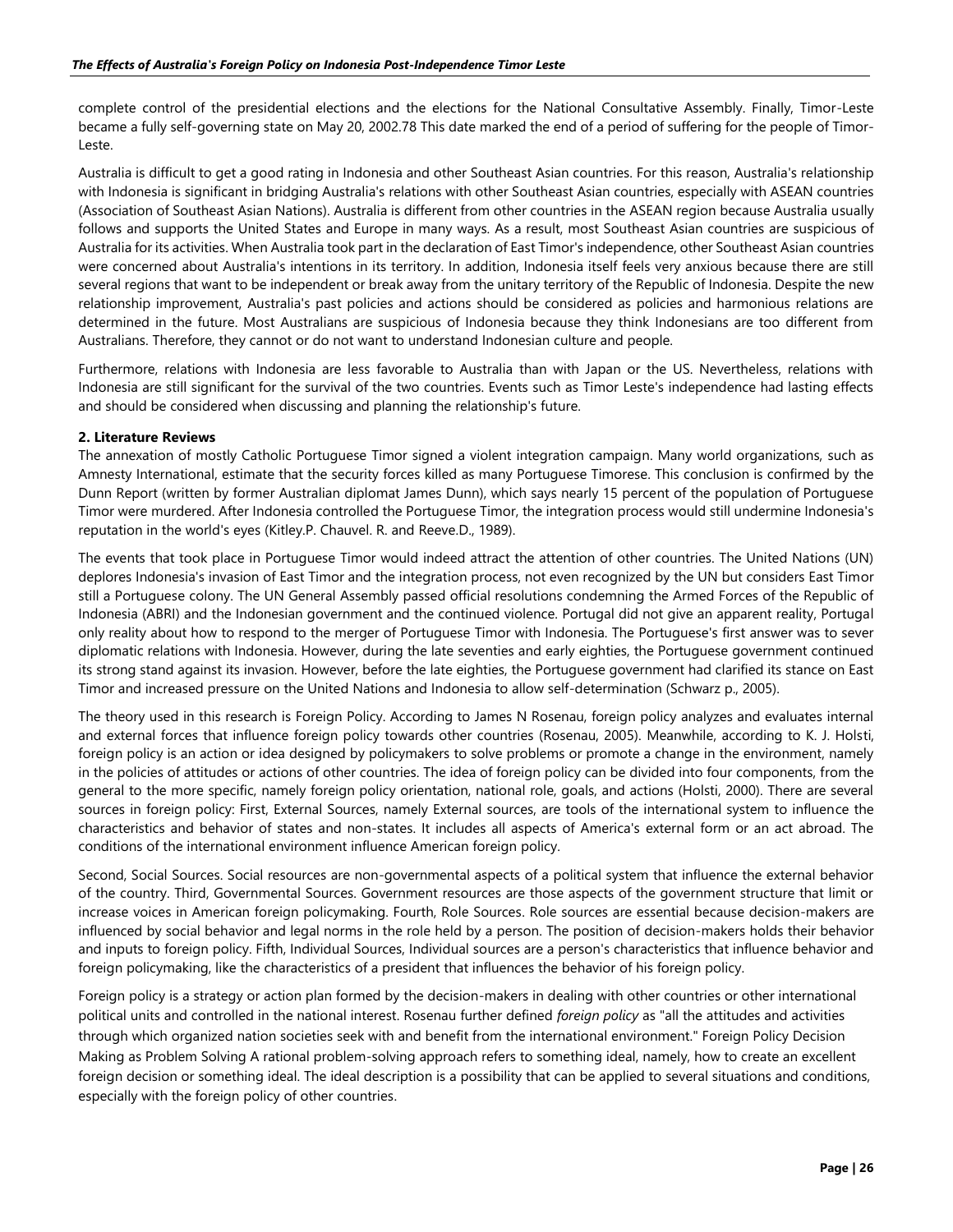#### **3. Research Methods**

This research is a type of library research. In this study, researchers look for relevant information to the problem to be studied. Researchers examine several fundamental theories relevant to the problem to be studied. Researchers explore theories relevant to the research problem, make comparisons, and find concepts relevant to the main problems discussed in the research. Researchers are looking for a theoretical basis that guides problem-solving approaches and ideas for formulating hypotheses tested in research. The researcher examines the results of previous studies related to the research to be carried out. It means that the results of previous research regarding the matter to be studied and other matters relating to the matter to be studied. Researchers examine the results of previous studies directed at part or all of the research elements, namely: research objectives, methods, analysis, preliminary results, and conclusions. The role of library research before research is vital because by doing this activity, the relationship between the problem, relevant research, and theory will become more apparent.

#### **4. Results and Discussions**

Australia's intervention in the issue of Timor Leste began when the territory (Timor Leste) was declared part of the Republic of Indonesia. Australia is very aggressive in helping Timor Leste; this can be seen with the assistance of the Australian military in helping restore security in Timor Leste after the 1999 referendum. As big countries, it usually has an interest in small countries and Australia. Australia has excellent interests in Timor Leste, both political and economic interests, which are the basis for Australia's new steps towards Timor Leste. Australia has made the issue of Timor Leste a public concern for Australia. The Australian government needs the support of the Australian people for the conditions in Timor Leste, as was the case during the implementation of its foreign policy in the East Timorese independence process.

Referring to its history, the relationship between Australia and East Leste has existed for a long time. Australia began to exert influence since the referendum process in mid-1999. Australia sent troops who were part of troops who were members of the UN peacekeeping mission to remain in Timor Leste to maintain the country's security. From a geographical point of view, Timor Leste does have a very strategic value. At least, it can be seen from the number of countries that have opened diplomatic representation in Dili. Australia, the United States, Japan, Indonesia, New Zealand, Portugal, Malaysia, South Korea, Ireland, and the European Commission. In addition, several other countries have established diplomatic relations by concurrently serving as representatives with Jakarta. Australia wants to play its role in ensuring the security and stability of Timor Leste. Australia reiterates its support for long-term growth and development in Timor-Leste. It shows the value and importance of Timor Leste for Australia. During the PM Kevin Rudd period, his country's foreign policy focused on securing Australia from threats in the Asia-Pacific region than outside the region.

Foreign policy has resulted from a combination and reflection of domestic politics. It is influenced by the development of regional and international situations. Likewise, Australia's foreign policy cannot be separated from the influence of several factors. It included the strategic geographical position, the potential for natural and human resources, and demographic composition and socio-political system, which significantly influences attitudes, perspectives, and the way they position themselves. in international forums. In the international sphere, fundamental changes in international dynamics and globalization. The currently characterized, among others, changes in the global political system from bipolar to multipolar, strengthening interlinkages between global, interregional, regional, sub-regional, and bilateral forums. The increasing role of non-state actors in international relations; and the emergence of new issues on the international agenda such as human rights, democratization, the environment, Etc. The main impact is the blurring of boundaries and state sovereignty in relations between nations.

Australia's foreign policy can be analyzed through several factors that influence Australia's foreign policy, namely domestic security and economic interests. In the field of security, it can be seen from the data of the Australian army in East Timor. Joined INTERFET since 1999-2008 East Timor (1999-2000), a multinational army in East Timor with the UN mandate to maintain peace, overcome crises and perform humanitarian tasks. It was commanded by Major General Peter Cosgrove of the Australian Armed Forces (ADF). Australia, the most sending country, Joined UNTAET or the United Nations Transitional Administration in East Timor five months after Interfet started operating. UNAMET or the United Nations Mission in East Timor with the Indonesian National Army and the New Zealand Armed Forces. At a later stage, in Canberra, PM Kevin Rudd stated that Australia wanted to play its role in ensuring the security and stability of Timor Leste. He reiterated his support for long-term growth and development in Timor-Leste. This statement shows the value and importance of Timor Leste for Australia. PM Kevin Rudd is more focused on securing Australia from threats in the Asia-Pacific region than outside the region regarding his country's defense policy.

According to him, the regional crisis directly affects national security. Military power must be projected into the surrounding area, which is considered vulnerable, unstable, economically weak, or fails to handle security and order. Australia always thought the enemy would come from the North. Therefore, the direction of defense was focused on the North. Timor Leste's security conditions are difficult to stabilize, and the increasing number of Australian troops in Timor Leste. It provides an opportunity for Australia to strengthen its dominance over Timor Leste. Particularly about Indonesia. Regarding Australia's foreign policy, it can be taken from Alan Renouf's statement in his book "The Frightened Country." He said that Australia's foreign policy is very dependent on several things, including geographical, historical power, and national political factors.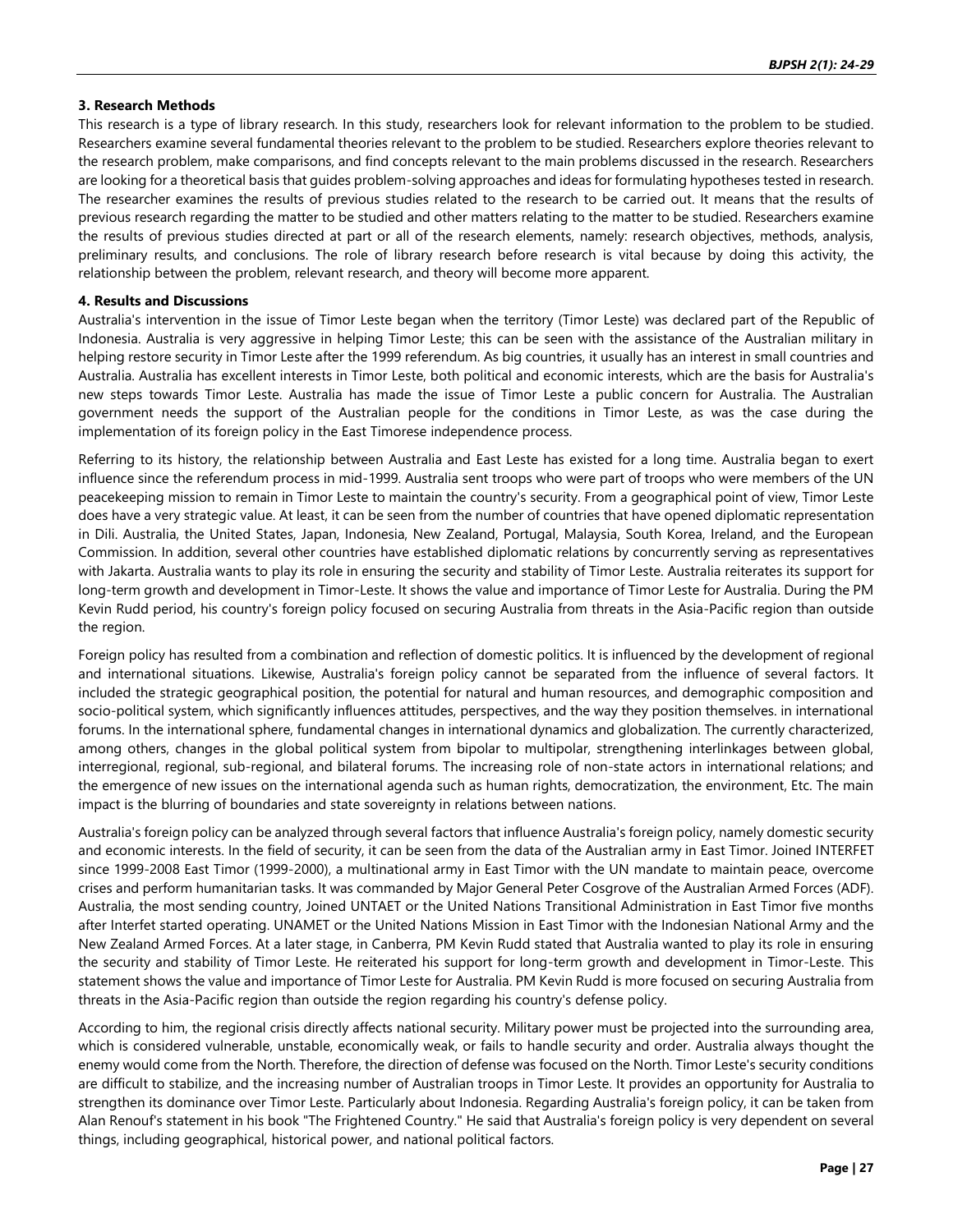Behind Australia's attitude lies a desire to control oil resources at the border. This access to energy is undeniably a driving force for Australia to intervene in dealing with the turmoil in Timor Leste after the ballot. According to Mudrajad, the Timor Gap agreement signed by Indonesia and Australia in 1989 divided the 62,000 square km cooperation zone into three regions. The joint development area in the middle and largest area where both countries can control oil and gas exploration and production. According to records in the Bayu-Undan field, it is estimated that it has oil reserves of 400 million barrels, three trillion cubic meters of natural gas, and 370 million barrels of liquid (condensate and LPG)5. The oil, which is described as having extensive content on the East Timor-Australia border, is an essential asset for the future economic development of the kangaroo country. Three thousand international security forces led by Australia have been in Timor Leste since the 2006 riots. The international community and UN assistance to overcome the crisis in all country. It still takes time to defuse the conflict in Southeast Asia's youngest country.

Moreover, there is also the root of a complicated dispute. In subsequent developments, foreign troops under Australian command must play an objective role as supervisors of dispute resolution between the warring camps. If Australia takes a role taking into account their interests, the trap of a protracted conflict may await the people of Timor Leste.

Meanwhile, Australia's interests with an economic dimension are driven by the need to find new energy sources. The Timor Gap, which has been explored and is estimated to contain rich oil reserves, is the main reason in the future. It is also in Australia's interest that Timor Leste does not become a source of instability in the Southeast Asian region, which becomes its security buffer zone from northern attacks. There is no military base built by other countries. In addition to obtaining economic benefits, Australia's presence in Timor Leste also indicates defense and security interests. Understanding this objective must be seen from Australia's security interests over East Timor's internal environment and the security of Australia's strategic environment. In addition, these interests are also fought for in two periods of time, namely the present and the future (long term).

#### **5. Conclusion**

Australia's short-term interest is to maintain the stability and security of Timor Leste because this is very much needed to support the smooth operation of exploration activities and the security of its investment in the Timor Gap. Meanwhile, the long-term goal is to prevent Timor Leste from falling into an increasingly severe economic downturn that could trigger it to become a failed state. The defense of national security is at stake if Timor Leste falls. The threat of international terrorism is no longer a problem for specific countries, but every country around this region can sometimes become the target of this inhumane act. Australia, which acts as a representative of the United States in maintaining security and defense in the Asia Pacific region, views this condition as having the potential for the development of terrorism.

#### **References**

- [1] Aditama. T. (1989). Indonesia-Australia: A Path to Enhanced Cooperation'. Executive. September 1985 in Kitley.P., Chauvel. R., and Reeve. D. (pen). Australia in the Eyes of Indonesia. Indonesian Press Gathering 1973-1988. Jakarta: PT Gramedia. Pages, 136-145.
- [2] Anderson. H.D. (1984). Australia-Indonesia Relations. Regional Dimensions of Indonesia-Australia Relations. Jakarta: CSIS. Pages, 10-17.
- [3] Burton. B. (2005). Australia: Ex-Premier Whitlam ducks queries on East Timor Views.
- [4] Criekemans, D., & Duran, M. (2011). *Mental Maps, Geopolitics and Foreign Policy Analysis: Basic Analytical Framework and Application to Substate Diplomacy in the Mediterranean*'. In WISC- Third Global International Studies Conference.
- [5] Johnson, C. (2011*). Gillard, Rudd and labor tradition. Australian Journal of Politics & History, 57*(4)
- [6] Moon-dan S (2003). *Australian Politics and Government: The Commonwealth, The State and The Territory* (UK: Cambridge University Press.
- [7] Maclellan, N. (2013). What has Australia done to Nauru?: politics, privatisation and policing under the 'Pacific solution'. *Overland*, (212), 4.
- [8] McAllister, I., Bean, C., & Pietsch, J. (2012). *Leadership change, policy issues and voter defection in the 2010 Australian election*. *Australian Journal of Political Science*, *47*(2)
- [9] Power, J. *(2013). Amnesty International: The Human Rights Story. Elsevier.*
- [10] Sabrina, A., Siregar, I., & Sosrohadi, S. (2021). Lingual Dominance and Symbolic Power in the Discourse of Using the PeduliLindungi Application as a Digital Payment Tool. *International Journal of Linguistics Studies*, *1*(2), 52–59.<https://doi.org/10.32996/ijls.2021.1.2.8>
- [11] Salsabila, Siregar, I., & Sosrohadi, S. (2021). Analysis of Code Mixing in Jerome Polin Youtube Content "Nihongo Mantappu". *International Journal of Linguistics, Literature and Translation, 4*(12), 01–08. [https://doi.org/10.32996/ijllt.2021.4.12.1](https://deref-mail.com/mail/client/JumWKVgfk4Q/dereferrer/?redirectUrl=https%3A%2F%2Fdoi.org%2F10.32996%2Fijllt.2021.4.12.1)
- [12] Siregar, I., Rahmadiyah, F., & Siregar, A. F. Q. (2021). Therapeutic Communication Strategies in Nursing Process of Angry, Anxious, and Fearful Schizophrenic Patients. *British Journal of Nursing Studies, 1*(1), 13–19. [https://doi.org/10.32996/bjns.2021.1.1.3](https://deref-mail.com/mail/client/BDaozWSeX0E/dereferrer/?redirectUrl=https%3A%2F%2Fdoi.org%2F10.32996%2Fbjns.2021.1.1.3)
- [13] Siregar, I., Rahmadiyah, F., & Siregar, A. F. Q. (2021). Auditorium Model Assessment with Corrected Acoustic Function. *British Journal of Physics Studies, 1*(1), 01–06. Retrieved from [https://al-kindipublisher.com/index.php/bjps/article/view/2610](https://deref-mail.com/mail/client/f6ubxmwNjF8/dereferrer/?redirectUrl=https%3A%2F%2Fal-kindipublisher.com%2Findex.php%2Fbjps%2Farticle%2Fview%2F2610)
- [14] Siregar, I. & Siregar, R. (2021). [The Relevances between Poda Na Lima Philosophy with Islamic Perspective.](https://scholar.google.com/scholar?oi=bibs&cluster=7810376623894406672&btnI=1&hl=en) *Budapest International Research and Critics Institute (BIRCI-Journal): Humanities and Social Sciences*. <https://doi.org/10.33258/birci.v4i4.3240>

[15] Siregar, I. & Salsabila. (2021). Acts of Illocutionary Speech by Ganjar Pranowo in the "One Hour Closer" Talkshow. *International Journal of Arts and Humanities Studies*, *1*(1), 95–100. https://doi.org/10.32996/ijahs.2021.1.1.14

- [16] Siregar, I. & Sabrina, A. (2021). Representation of Religious Values in Gurindam Twelve and Their Relevances with Modern Era. *International Journal of Cultural and Religious Studies*, *1*(1), 50–57. https://doi.org/10.32996/ijcrs.2021.1.1.7
- [17] Siregar, I. (2021). Verbal Communication of Schizophrenic Patients Due to Neurotransmitter Distortion. *QALAMUNA: Jurnal Pendidikan, Sosial, Dan Agama*, 13(2), 543-556.
- [18] Siregar, I. (2020). *Exploration and Implementation of the Cultural System as a Solution to National and State Problems*. http://repository.unas.ac.id/id/eprint/811